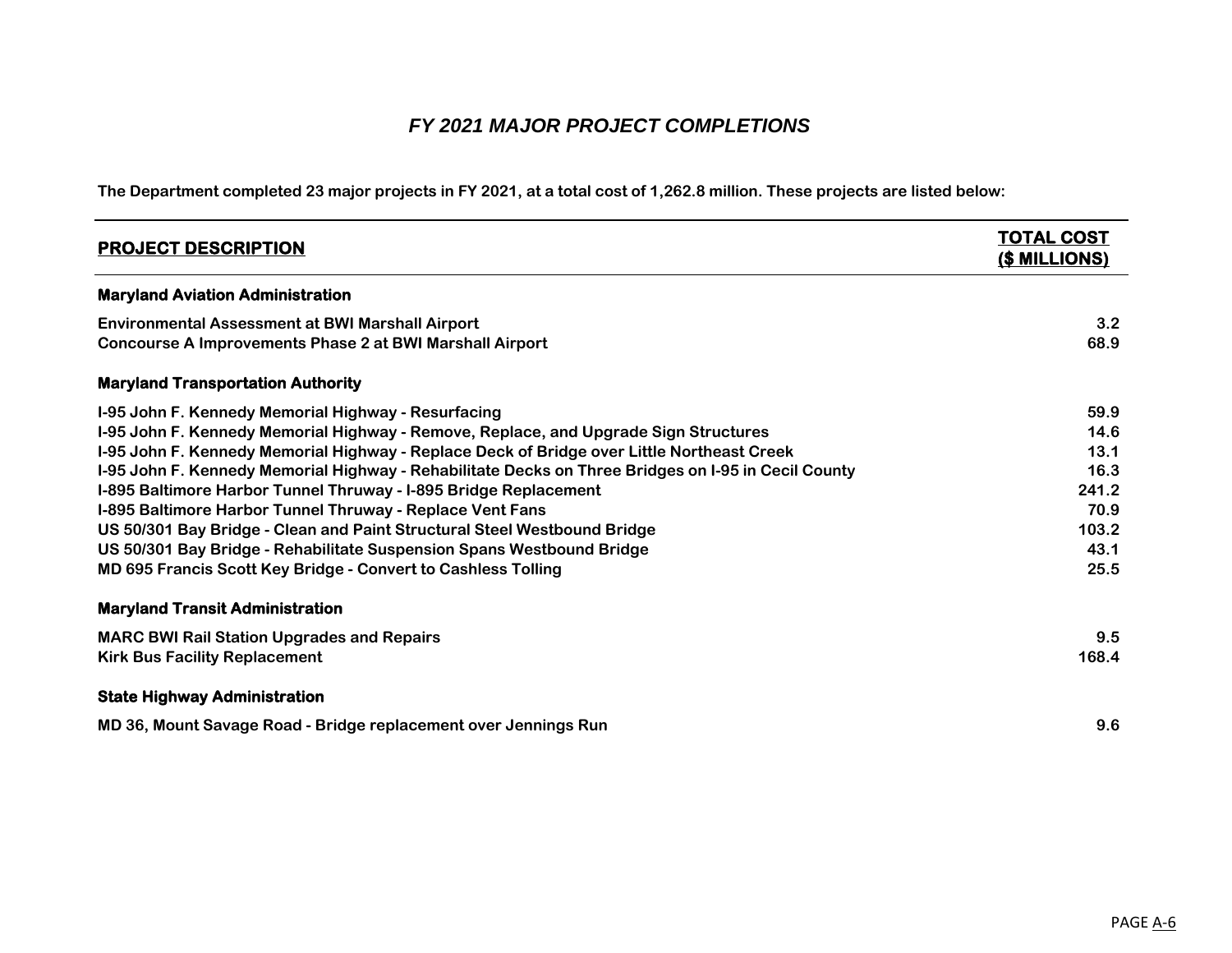# *FY 2021 MAJOR PROJECT COMPLETIONS (Cont'd.)*

| <b>PROJECT DESCRIPTION</b>                                                                                |       | <b>TOTAL COST</b><br><u>(\$ MILLIONS)</u> |
|-----------------------------------------------------------------------------------------------------------|-------|-------------------------------------------|
| MD 140, Reisterstown Road - Widening from Painters Mill Road to Garrison View Road                        |       | 12.7                                      |
| MD 30 Business, Main Street - Streetscape improvements from North Woods Trail to CSX Railroad             |       | 35.9                                      |
| MD 272, Mauldin Avenue - Bridge replacement over Amtrak                                                   |       | 24.0                                      |
| MD 180, Jefferson Pike - Reconstruction of MD 180 between I-70 west and I-70 east crossings               |       | 19.3                                      |
| US 219, Chestnut Ridge Road - Relocation of US 219 from I-68/US 40 to Old Salisbury Road                  |       | 64.3                                      |
| MD 355, Frederick Road - Bridge replacement over Little Bennett Creek                                     |       | 12.6                                      |
| MD 210, Indian Head Highway, New Interchange at Kerby Hill                                                |       | 130.2                                     |
| I-81, Maryland Veterans Memorial Highway - Widening of I-81 from US 11 in West Va to north of MD 63/MD 68 |       | 105.7                                     |
| MD 273, Telegraph Road - Bridge replacement over Big Elk Creek                                            |       | 10.7                                      |
|                                                                                                           | TOTAL | 1.262.8                                   |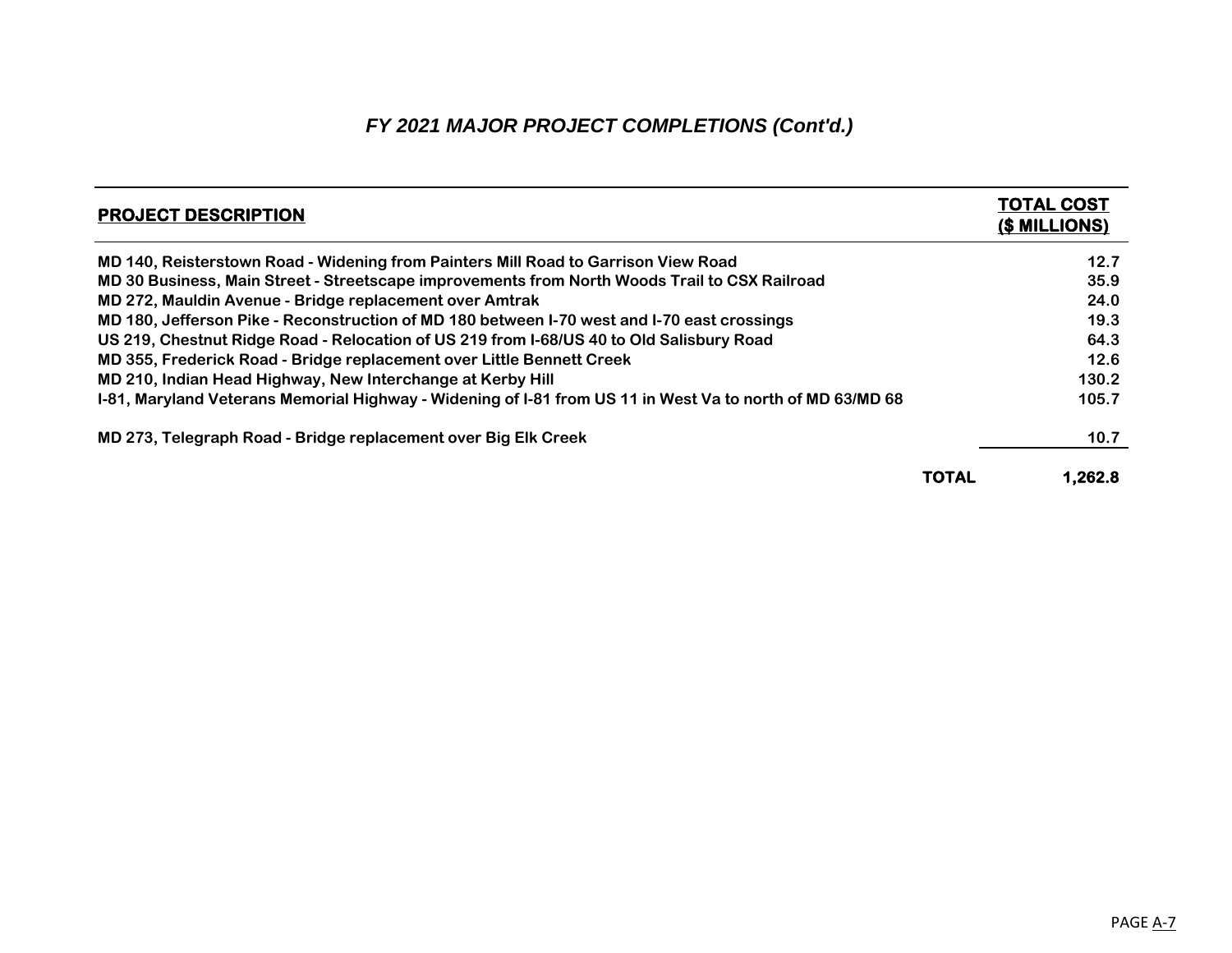# *AWARDS*

**Highlights of projects awarded by the Department during FY 2021 are listed below:**

|             | <b>PROJECT DESCRIPTION</b>                                                                                           | <b>TOTAL COST</b><br><u>(\$ MILLIONS)</u> |
|-------------|----------------------------------------------------------------------------------------------------------------------|-------------------------------------------|
| <b>MAA</b>  | <b>Runway 15R-33L Pavement Rehabilitation</b>                                                                        | 1.7                                       |
| <b>MAA</b>  | <b>Concourse A/B Connector and Baggage Handling System - Design</b>                                                  | 5.0                                       |
| <b>MAA</b>  | <b>Taxiway T Reconstruction - 100% Federal</b>                                                                       | 11.4                                      |
| <b>MDTA</b> | I-895 Baltimore Harbor Tunnel - Mill and Overlay Bridge Decks                                                        | 8.6                                       |
| <b>MDTA</b> | I-95 Fort McHenry Tunnel - Rehabilitate 15 KV Cable, Conduit, and Concrete Wall                                      | 33.3                                      |
| <b>MDTA</b> | I-95 Kennedy Highway - Structural Rehabilitation of the Millard E. Tydings Memorial Bridge                           | 10.0                                      |
| <b>MDTA</b> | <b>I-95 Fort McHenry Tunnel - Bridge Deck Rehabilitation South of Tunnel</b>                                         | 8.2                                       |
| <b>MDTA</b> | US 50/301 Bay Bridge - Convert to Cashless Tolling                                                                   | 51.5                                      |
| <b>MDTA</b> | I-95 Kennedy Highway - ETL Northbound Extension - Abingdon Road Overpass Reconstruction                              | 8.3                                       |
| <b>MDTA</b> | I-95 Kennedy Highway - ETL Northbound Extension - Replace Clayton Road Bridge                                        | 11.0                                      |
| <b>MDTA</b> | US 301 Nice/Middleton Bridge - Campus Improvements                                                                   | 30.9                                      |
| <b>MDTA</b> | US 50/301 Bay Bridge - Rehabilitate Decks of Eastbound Span, Phase 1                                                 | 237.6                                     |
| <b>MDTA</b> | I-95 Fort McHenry Tunnel - Superstructure Repairs of Various Bridges                                                 | 6.4                                       |
| <b>MDTA</b> | I-95 Kennedy Highway - ETL Northbound Extension - Express Toll Lanes to MD 152                                       | 224.2                                     |
| <b>MDTA</b> | I-95 Kennedy Highway - ETL Northbound Extension - Eccelston Mitigation                                               | 23.5                                      |
| <b>MDTA</b> | I-95 Kennedy Highway - ETL Northbound Extension - Construct Noise Wall from New Forge Road<br>to Big Gunpowder Falls | 6.1                                       |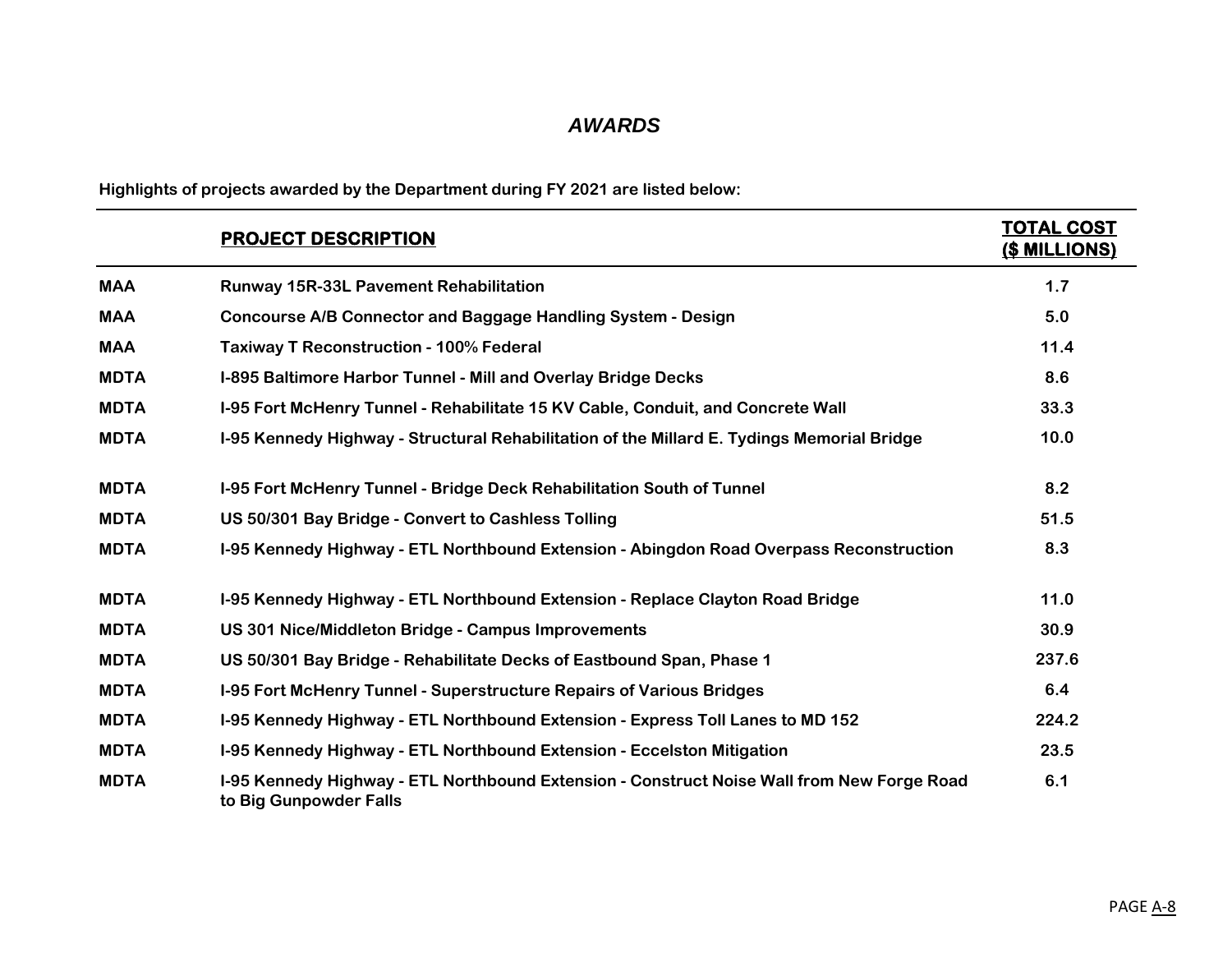# *AWARDS*

|            | <b>PROJECT DESCRIPTION</b>                                                                                      | <b>TOTAL COST</b><br>(\$ MILLIONS) |
|------------|-----------------------------------------------------------------------------------------------------------------|------------------------------------|
| <b>MPA</b> | 05251-Seagirt Marine Terminal Berth 3 Construction - P520029                                                    | 10.3                               |
| <b>MPA</b> | 03181-DMT Berth 3 Reconstruction - P518008                                                                      | 34.0                               |
| <b>MTA</b> | <b>MARC Riverside Heavy Maintenance Building</b>                                                                | 59.0                               |
| <b>MTA</b> | Light Rail Central Business District - 3 Interlockings & 10 Curves                                              | 11.0                               |
| <b>MTA</b> | Light Rail Replacement of 6 Curves & Patapsco Bridge Ties                                                       | 7.0                                |
| <b>MVA</b> | <b>Glen Burnie Site Renovations</b>                                                                             | 3.4                                |
| <b>SHA</b> | <b>SAFETY &amp; RESURFACING AT VARIOUS LOCATIONS IN HOWARD COUNTY</b>                                           | 12.4                               |
| <b>SHA</b> | <b>PRESERVATION AND MINOR REHAB OF MOVEABLE &amp; FIXED BRIDGES, CULVERTS &amp; WALLS -</b><br><b>STATEWIDE</b> | 15.5                               |
| <b>SHA</b> | MD 5 (CURTIS DR TO SOUTHERN AVE) & MD 637 (MD 5 TO SUITLAND PKWY) STREETSCAPE<br><b>IMPROVEMENTS</b>            | 23.5                               |
| <b>SHA</b> | <b>MD 151/MD 151B BRIDGE REPLACEMENTS AT TRADEPOINT ATLANTIC</b>                                                | 30.3                               |
| <b>SHA</b> | MD 185 AT JONES BRIDGE RD/KENSINGTON PKWY (BRAC PHASE 3) INTERSECTION<br><b>RECONSTRUCTION</b>                  | 17.7                               |
| <b>SHA</b> | MD 140, SAFETY AND RESURFACING FROM STOCKSDALE AVE TO PLEASANT HILL RD                                          | 6.3                                |
| <b>SHA</b> | US 1, CONOWINGO TRUCK WEIGH & INSPECTION STATION FACILITY REHABILITATION                                        | 6.8                                |
| <b>SHA</b> | <b>I-695, I-70 TO MD 43 TRANSPORTATION SYSTEMS MANAGEMENT &amp; OPERATIONS</b><br><b>IMPROVEMENTS</b>           | 173.6                              |
| <b>SHA</b> | SAFETY & RESURFACING AT VARIOUS LOCATIONS IN WICOMICO COUNTY                                                    | 6.2                                |
| <b>SHA</b> | <b>PRESERVATION AND MINOR REHAB OF FIXED BRIDGES, CULVERTS &amp; RETAINING WALLS -</b><br><b>STATEWIDE</b>      | 16.1                               |

**Total 1,110.7**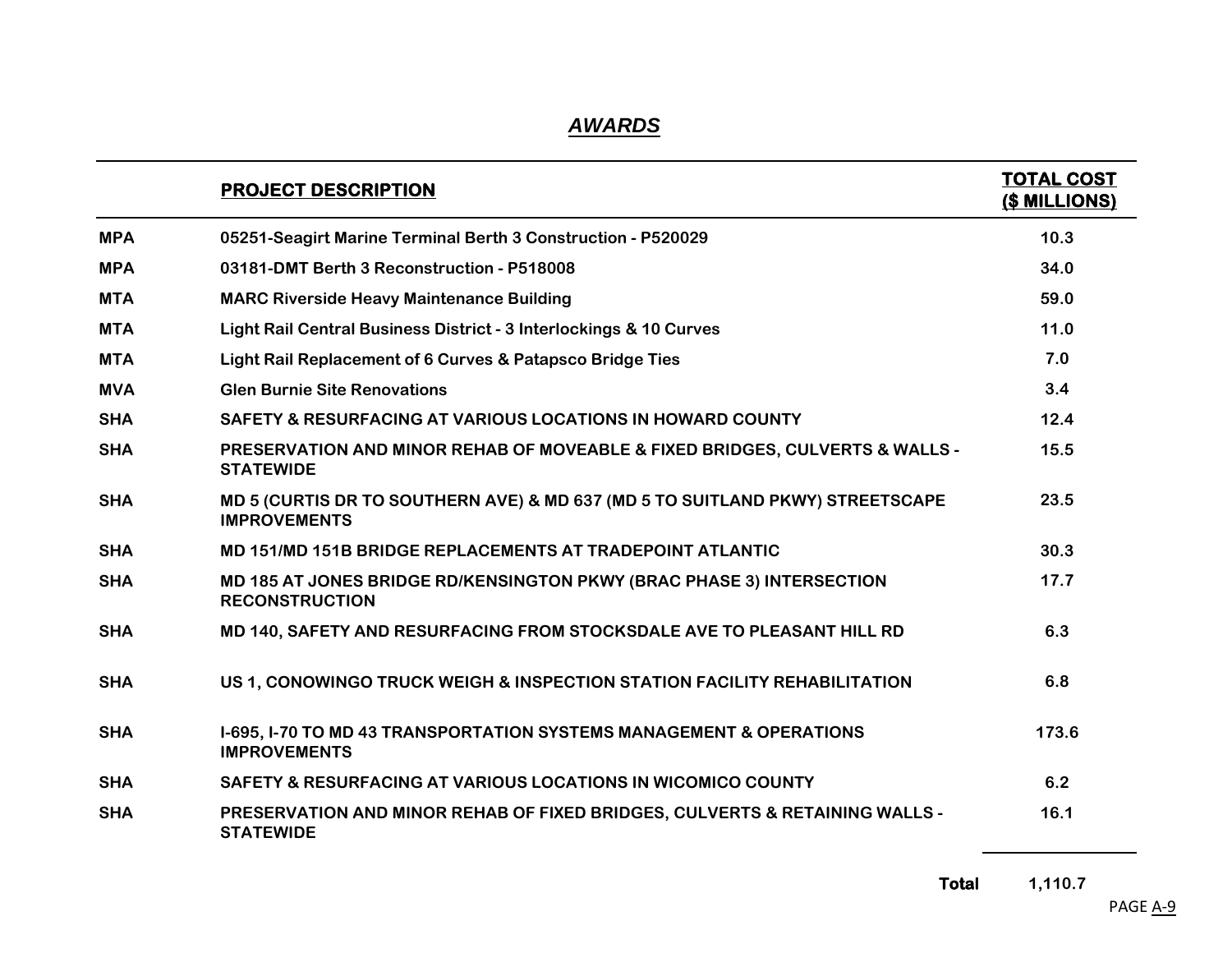### *DEPARTMENT OF TRANSPORTATION FY 2023 CAPITAL PROGRAM AND BUDGET (\$MILLIONS)*

#### **THE SECRETARY'S OFFICE**

| <b>Construction Program</b>                     |      |                                        |          |                          |  |
|-------------------------------------------------|------|----------------------------------------|----------|--------------------------|--|
| Major Projects                                  | 18.2 | Facilities and Capital Equipment       | J01A0103 | 38.5                     |  |
| <b>System Preservation Minor Projects</b>       | 26.9 | The Secretary's Office                 | J01A0105 | $\overline{\phantom{0}}$ |  |
| Development and Evaluation Program              | 0.9  | <b>Operating Grants-in Aid</b>         | J01A0105 |                          |  |
| Capital Salaries, Wages and Other Support Costs | 2.0  | <b>Information Technology Services</b> | J01A0108 | 9.6                      |  |
|                                                 |      | TSO - Other Funds                      | Other    |                          |  |
| <b>TSO - TOTAL</b>                              | 48.1 |                                        |          | 48.1                     |  |
| WASHINGTON METROPOLITAN AREA TRANSIT AUTHORITY  |      |                                        |          |                          |  |

| <b>Construction Program</b>                     |                          |                                    |           |       |
|-------------------------------------------------|--------------------------|------------------------------------|-----------|-------|
| Major Projects                                  | 458.8                    | WMATA Capital                      | J01A0105  | 178.7 |
| <b>System Preservation Minor Projects</b>       | -                        | <b>WMATA Capital - Other Funds</b> | J01A0105  | 280.1 |
| Development and Evaluation Program              | -                        | <b>WMATA Operating</b>             | J01A01OPS |       |
| Capital Salaries, Wages and Other Support Costs | $\overline{\phantom{0}}$ |                                    |           |       |
| <b>WMATA - TOTAL</b>                            | 458.8                    |                                    |           | 458.8 |

#### **MOTOR VEHICLE ADMINISTRATION**

| <b>Construction Program</b>                     |                          |                                         |          |        |
|-------------------------------------------------|--------------------------|-----------------------------------------|----------|--------|
| Major Projects                                  | 12.8                     | Major IT Development                    | J04E0003 | 3.5    |
| <b>System Preservation Minor Projects</b>       | 19.8                     | <b>Motor Vehicle Operations</b>         | J04E0003 | $\sim$ |
| Development and Evaluation Program              | $\overline{\phantom{0}}$ | Motor Vehicle Highway Safety Program    | J04E0003 |        |
| Capital Salaries, Wages and Other Support Costs | 1.4                      | <b>Facilities and Capital Equipment</b> | J04E0008 | 30.5   |
| <b>MVA - TOTAL</b>                              | 34.0                     |                                         |          | 34.0   |

| Major Projects                                  | 12.8 | Major IT Development                    | J04E0003 | 3.5                      |
|-------------------------------------------------|------|-----------------------------------------|----------|--------------------------|
| <b>System Preservation Minor Projects</b>       | 19.8 | <b>Motor Vehicle Operations</b>         | J04E0003 | <b>Contract Contract</b> |
| Development and Evaluation Program              |      | Motor Vehicle Highway Safety Program    | J04E0003 | $\sim 100$               |
| Capital Salaries, Wages and Other Support Costs |      | <b>Facilities and Capital Equipment</b> | J04E0008 | 30.5                     |
| МУЛ ТОТАІ                                       | 24 O |                                         |          | 24 $\Omega$              |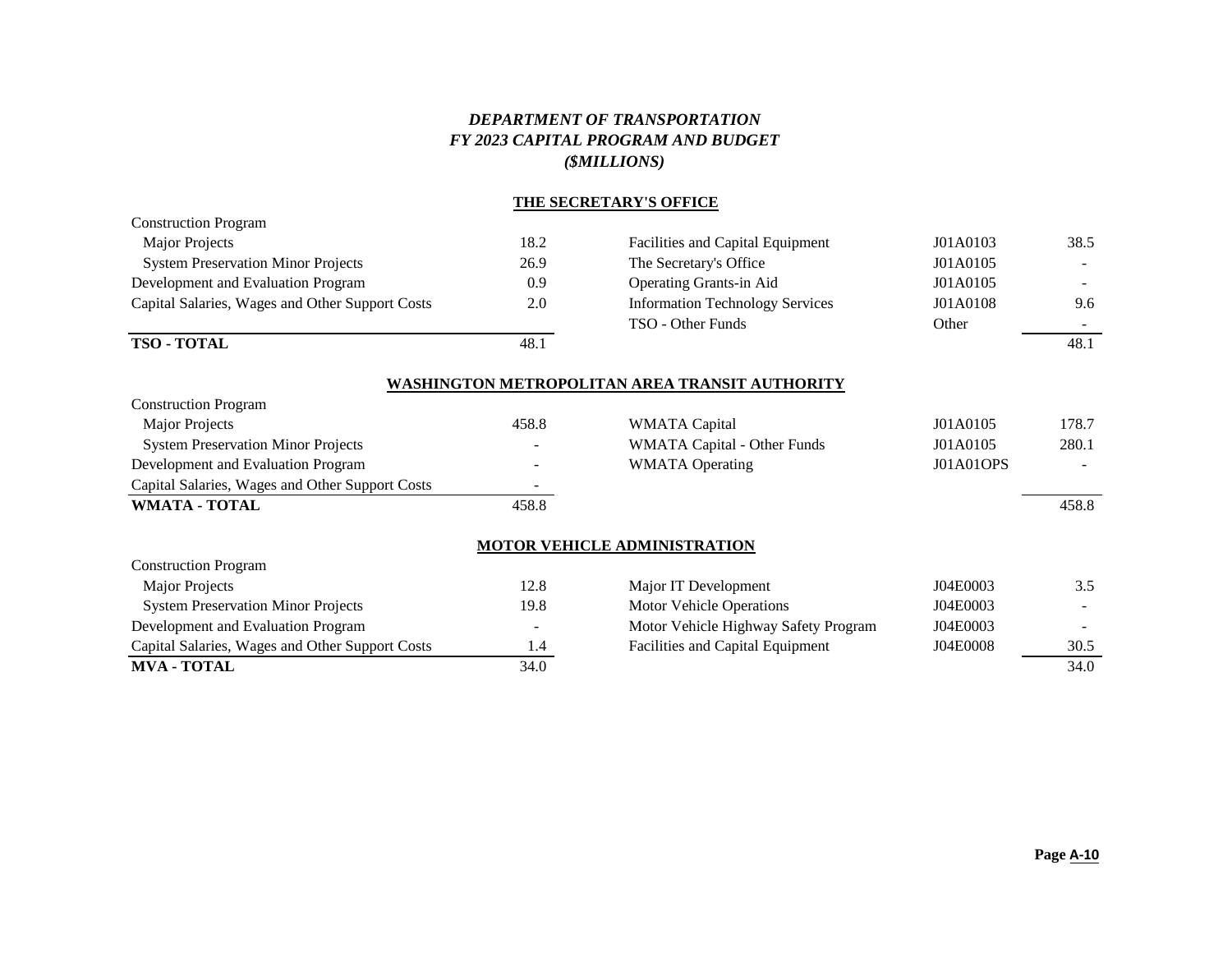#### **MARYLAND AVIATION ADMINISTRATION**

| <b>Construction Program</b>                     |       |                                       |          |       |
|-------------------------------------------------|-------|---------------------------------------|----------|-------|
| <b>Major Projects</b>                           | 180.2 | <b>Airport Operations</b>             | J06I0003 |       |
| <b>System Preservation Minor Projects</b>       | 35.3  | Facilities and Equipment              | J06I0003 | 89.2  |
| Development and Evaluation Program              | 0.0   | Major IT                              | J06I0008 |       |
| Capital Salaries, Wages and Other Support Costs | 6.5   | Other Funds                           | Other    | 132.7 |
| <b>MAA - TOTAL</b>                              | 221.9 |                                       |          | 221.9 |
|                                                 |       |                                       |          |       |
|                                                 |       | <b>MARYLAND PORT ADMINISTRATION</b>   |          |       |
| <b>Construction Program</b>                     |       |                                       |          |       |
| <b>Major Projects</b>                           | 277.4 | Port Operations                       | J03D0002 |       |
| <b>System Preservation Minor Projects</b>       | 46.7  | Port Facilities and Capital Equipment | J03D0002 | 241.6 |
| Development and Evaluation Program              | 1.7   | Other Funding                         | Other    | 89.1  |
| Capital Salaries, Wages and Other Support Costs | 5.0   |                                       |          |       |
| <b>MPA - TOTAL</b>                              | 330.7 |                                       |          | 330.7 |

## **MARYLAND TRANSIT ADMINISTRATION**

| <b>Construction Program</b>                     |       |
|-------------------------------------------------|-------|
| Major Projects                                  | 657.6 |
| <b>System Preservation Minor Projects</b>       | 109.7 |
| Development and Evaluation Program              | 22.4  |
| Capital Salaries, Wages and Other Support Costs | 13.0  |

| Major Projects                                  | 657.6 | <b>Transit Administration</b>        | J05H0105 |       |
|-------------------------------------------------|-------|--------------------------------------|----------|-------|
| <b>System Preservation Minor Projects</b>       | 109.7 | Capital Equipment (Includes MARC)    | J05H0105 | 729.9 |
| Development and Evaluation Program              | 22.4  | <b>Bus Operations</b>                | J05H0108 |       |
| Capital Salaries, Wages and Other Support Costs | 13.0  | Rail Operations (Includes MARC)      | J05H0108 |       |
|                                                 |       | <b>Statewide Programs Operations</b> | J05H0108 |       |
|                                                 |       | Major IT Development                 | J05H0108 |       |
|                                                 |       | Other                                | Other    | 71.1  |
| <b>MTA - TOTAL</b>                              | 802.7 |                                      |          | 802.7 |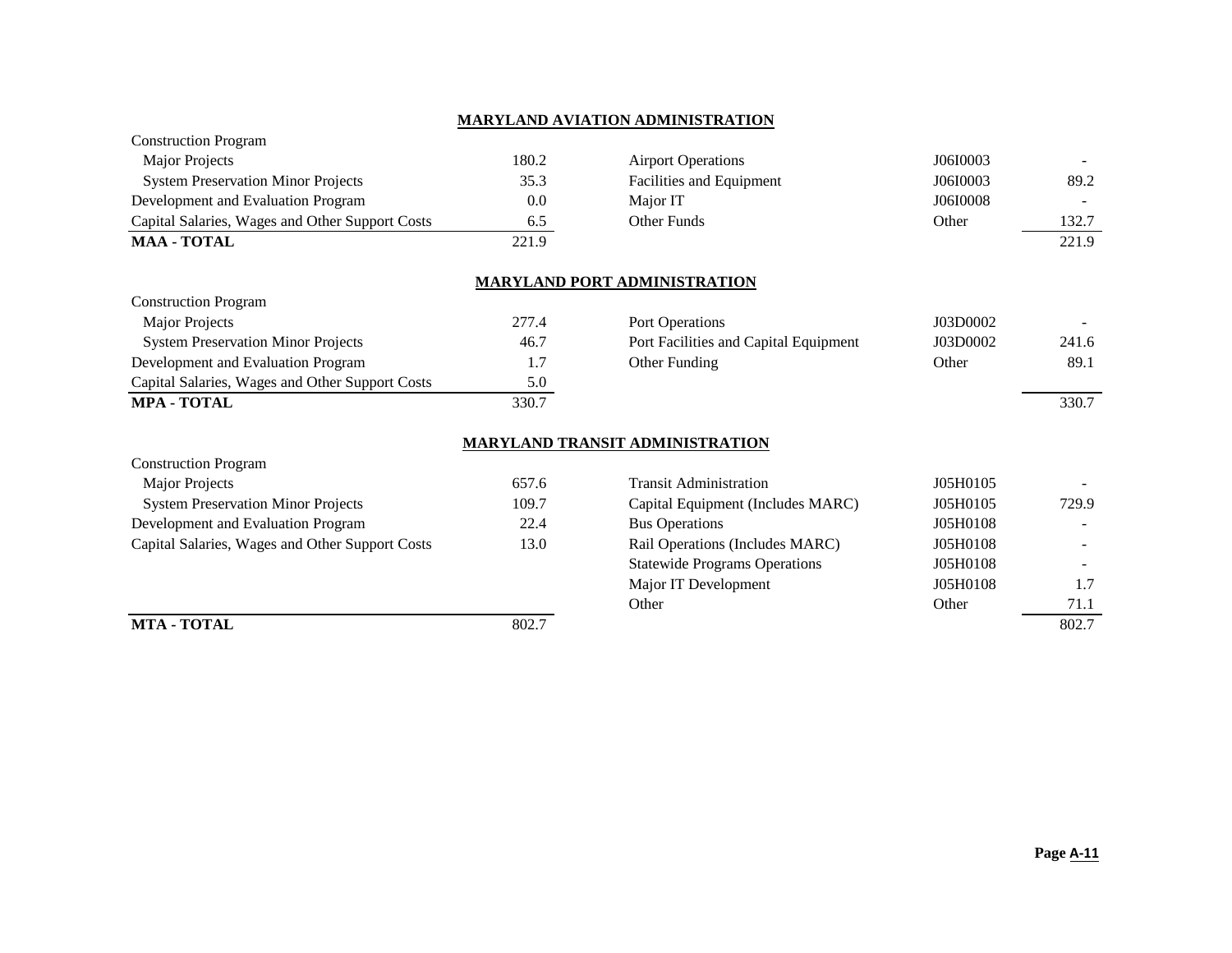#### **STATE HIGHWAY ADMINISTRATION**

| <b>Construction Program</b>               |     |
|-------------------------------------------|-----|
| <b>Major Projects</b>                     | 240 |
| <b>System Preservation Minor Projects</b> | 791 |
| Development and Evaluation Program        | 44  |
| Highway User Revenue                      | 276 |
|                                           |     |

| <b>Major Projects</b>                     | 240.3  | <b>State System Construction and Equipment</b> | J02B0101 | 983.4                    |
|-------------------------------------------|--------|------------------------------------------------|----------|--------------------------|
| <b>System Preservation Minor Projects</b> | 791.3  | <b>State System Maintenance</b>                | J02B0101 | $\overline{\phantom{a}}$ |
| Development and Evaluation Program        | 44.5   | County and Municipality Capital Program        | J02B0103 |                          |
| Highway User Revenue                      | 276.5  | County and Municipality Program                | J02B0103 | 71.9                     |
|                                           |        | <b>Highway Safety Operating Program</b>        | J02B0105 |                          |
|                                           |        | County and Municipality Program HUR            | J02B0105 | 276.5                    |
|                                           |        | Major IT Development                           | J02B0108 | 4.8                      |
|                                           |        | <b>SHA Other Funds</b>                         | Other    | 16.1                     |
| <b>SHA - TOTAL</b>                        | .352.6 |                                                |          | 1.352.6                  |

### **DEPARTMENT TOTAL**

| <b>Construction Program</b>                     |         |         |
|-------------------------------------------------|---------|---------|
| Major Projects                                  | 1,845.2 |         |
| <b>System Preservation Minor Projects</b>       | 1,029.7 |         |
| Development and Evaluation Program              | 69.5    |         |
| Capital Salaries, Wages and Other Support Costs | 27.9    |         |
| <b>Highway User Revenue</b>                     | 276.5   |         |
| <b>GRAND TOTAL</b>                              | 3,248.8 | 3,248.9 |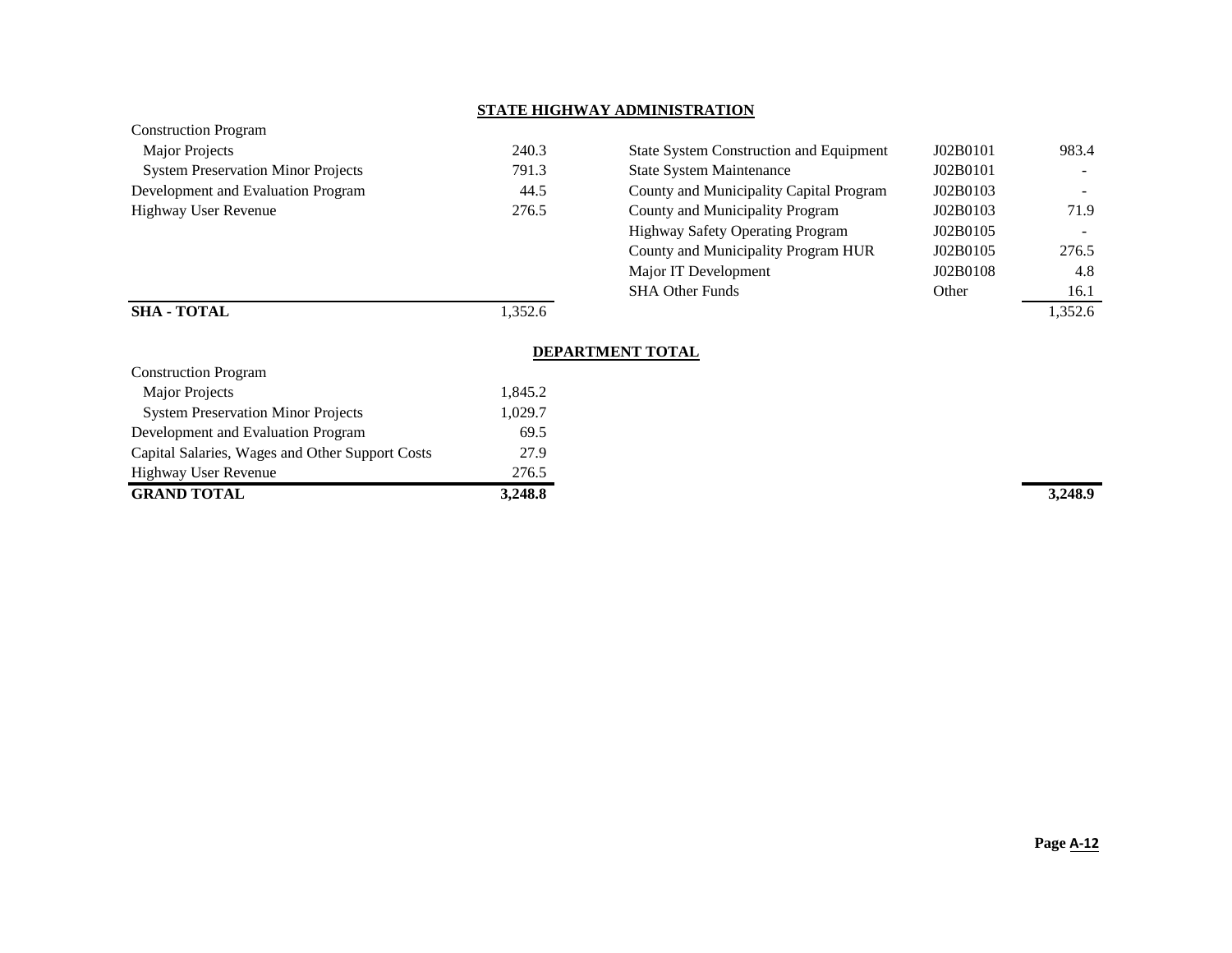#### *DEPARTMENT OF TRANSPORTATION SUMMARY OF FY 2023 REQUEST BY BUDGET PROGRAM OPERATIONS, CAPITAL, DISTRIBUTION OF SHARED REVENUES, AND DEBT SERVICE (\$ MILLIONS)*

|                                                                |                 |                   | <b>STATE</b>   | <b>OTHER</b>   |                 | <b>DEBT</b>    |              |
|----------------------------------------------------------------|-----------------|-------------------|----------------|----------------|-----------------|----------------|--------------|
| <b>ADMINISTRATION AND PROGRAM</b>                              |                 | <b>OPERATIONS</b> | <b>CAPITAL</b> | <b>CAPITAL</b> | <b>REVENUES</b> | <b>SERVICE</b> | <b>TOTAL</b> |
| <b>Washington Metropolitan Area Transit Authority (J01A01)</b> |                 |                   |                |                |                 |                |              |
| <b>WMATA Operating</b>                                         |                 | 437.6             |                |                |                 |                | 437.6        |
| <b>WMATA Capital</b>                                           |                 |                   | 178.7          |                |                 |                | 178.7        |
| <b>WMATA Capital - Other Funds</b>                             |                 |                   |                | 280.1          |                 |                | 280.1        |
|                                                                | <b>Subtotal</b> | 437.6             | 178.7          | 280.1          |                 |                | 896.4        |
| The Secretary's Office (J01A01)                                |                 |                   |                |                |                 |                |              |
| <b>Facilities and Capital Equipment</b>                        |                 |                   | 38.4           | 0.2            |                 |                | 38.5         |
| <b>Information Technology Services</b>                         |                 | 49.2              | 9.6            |                |                 |                | 58.8         |
| <b>Operating Grants-in Aid</b>                                 |                 | 19.1              |                |                |                 |                | 19.1         |
| The Secretary's Office                                         |                 | 33.5              |                |                |                 |                | 33.5         |
|                                                                | <b>Subtotal</b> | 101.8             | 47.9           | 0.2            |                 |                | 149.9        |
| <b>State Highway Administration (J02B01)</b>                   |                 |                   |                |                |                 |                |              |
| <b>State System Construction and Equipment</b>                 |                 |                   | 983.4          |                |                 |                | 983.4        |
| <b>State System Maintenance</b>                                |                 | 311.6             |                |                |                 |                | 311.6        |
| <b>Highway Safety Operating Program</b>                        |                 | 15.5              |                |                |                 |                | 15.5         |
| <b>County and Municipality Program HUR</b>                     |                 |                   | 276.5          |                |                 |                | 276.5        |
| <b>Major IT Development</b>                                    |                 |                   | 4.8            |                |                 |                | 4.8          |
| <b>County and Municipality Program</b>                         |                 |                   | 71.9           |                |                 |                | 71.9         |
| <b>SHA Other Funds</b>                                         |                 |                   |                | 16.1           |                 |                | 16.1         |
|                                                                | <b>Subtotal</b> | 327.1             | 1,336.5        | 16.1           |                 |                | 1,679.7      |
| <b>Motor Vehicle Administration (J04E00)</b>                   |                 |                   |                |                |                 |                |              |
| <b>Motor Vehicle Operations</b>                                |                 | 195.1             |                |                |                 |                | 195.1        |
| <b>Facilities and Capital Equipment</b>                        |                 |                   | 30.5           |                |                 |                | 30.5         |
| Motor Vehicle Highway Safety Program                           |                 | 15.9              |                |                |                 |                | 15.9         |
| <b>Major IT Development</b>                                    |                 |                   | 3.5            |                |                 |                | 3.5          |
|                                                                | <b>Subtotal</b> | 211.0             | 34.0           |                |                 |                | 245.0        |